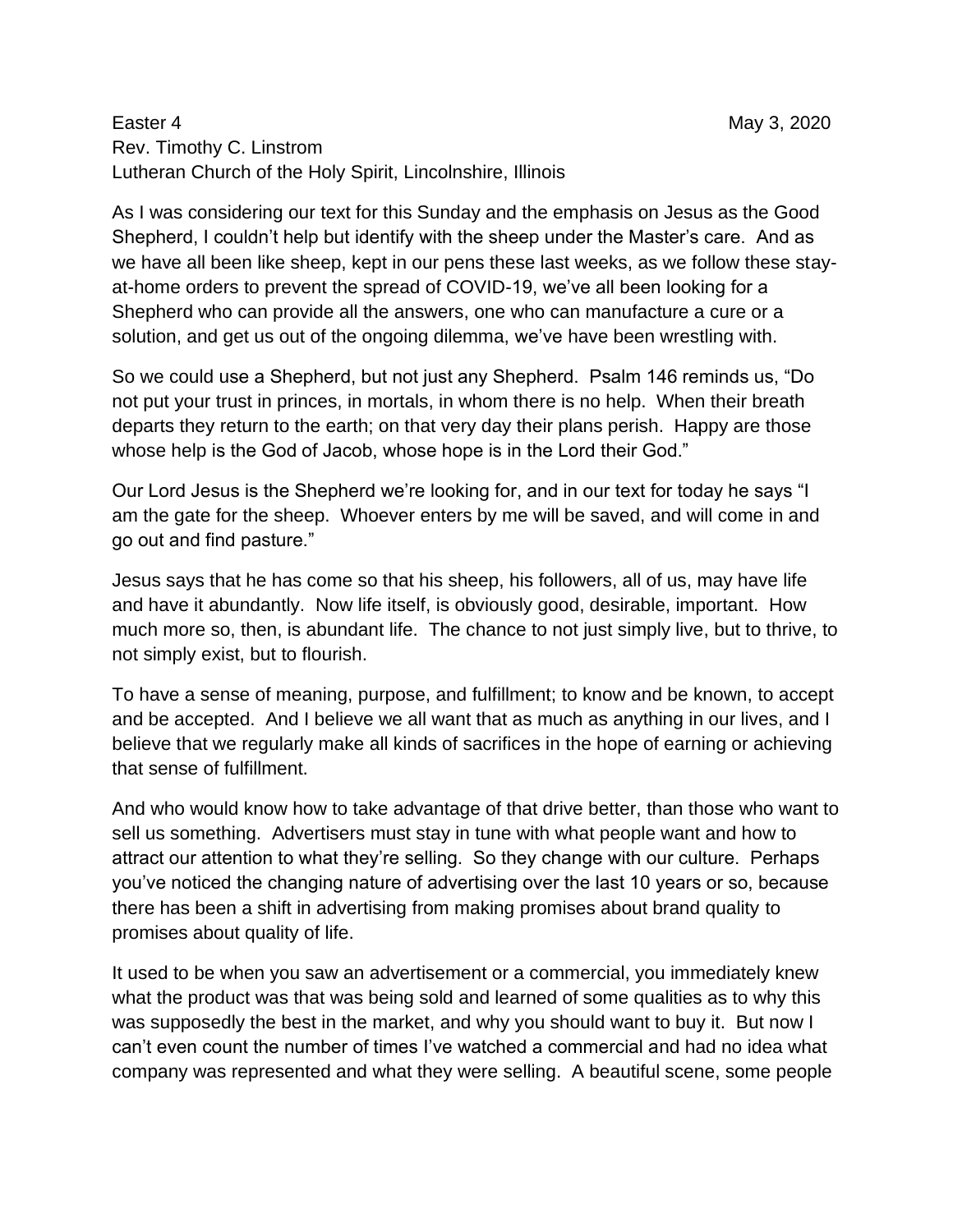enjoying each other's company, a confident or provocative look, images that represent the abundant life, and we're left to figure out the rest.

Advertisers are keenly aware of how we seek a sense of purpose and fulfillment from things we buy and they try to exploit that. And yet having an awesome car, a great laptop, a pair of running shoes, can't provide the abundant life of meaning and purpose we seek.

I would encourage you to take an honest look at some of the choices you've made in order to live the abundant life, because we've all made them. Consider some of the strategies you have employed, the things you have relied upon to bring you the authentic, abundant life that we all desire, and ask yourself whether or not you are satisfied. Because the fact of the matter is that after all our seeking and searching and shopping, we still end up far short of experiencing the abundant life Jesus promises.

The abundant life that Jesus describes flows from our relationship with Jesus and through him with God. But to be in relationship requires us to be more vulnerable than we're most often prepared to be. So much of our life is about protecting ourselves: giving the impression that we really have it all together and in that way guarding ourselves against vulnerability. The difficulty, though, is that we cannot experience abundant life without exposing, even lifting up, those very vulnerabilities we want to hide. For the truth of the matter is, as Brene Brown has said in her book "The Gifts of Imperfection", we cannot go selectively numb.

And in trying to protect ourselves from hurt and disappointment we have so numbed ourselves that we have cut ourselves off from the opportunity to really feel alive.

Think about it: so much of our life is caught up in this double-bind of wanting intimacy and honesty in relationships - with each other as much as with God – and yet simultaneously holding back, not risking exposing ourselves fully to others for fear they may reject us. It's a legitimate fear, of course, because people have rejected us in the past. And so we ensconce ourselves in emotional armor, living half-truths and sometimes outright lies about who we are, hoping to protect ourselves from hurt, perhaps all the while knowing that as long as we are not honest about who we are, we cannot trust the love and acceptance others would offer us. After all, would they really accept us, if they really knew us?

And because many have had the same experiences in church where we may have been excluded, overlooked, or been victims of gossip and backbiting, can we trust that God's going to have our back? Can we trust in a Good Shepherd?

It is this very real human condition and dilemma that God embraces in the incarnation, for God took on our lot and our life in the flesh and blood of Jesus.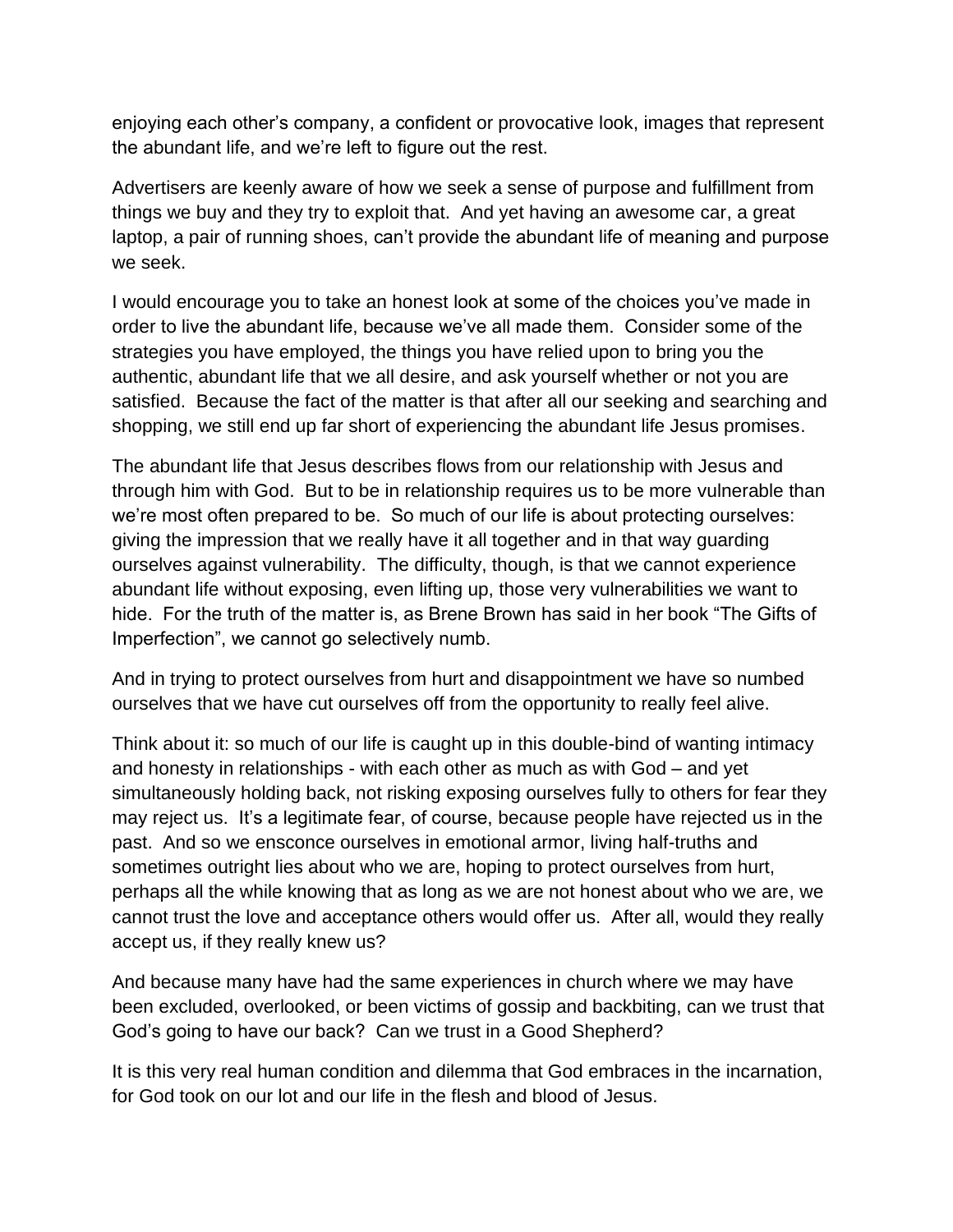Jesus, born of a woman, born under the law, experienced all that we experience, love and laughter, sorrow and disappointment. The teacher of love and peace was executed on a cross – this one knows the deepest recesses of our fears and insecurities and has embraced them all. And when he is resurrected, he comes bearing the peace he has offered all along, accompanied with the promise that his love is greater than fear and that his new life is greater than death.

Abundant life is not something to earn or achieve, buy or barter for. It is a gift, the sheer gift of a God who loves us enough to lay down his life for us. And so Jesus comes to us as the gatekeeper and good shepherd, the one who know his sheep by name so that we may receive and believe the wonderful truth about God's great and victorious love for us. This is the abundant life Jesus speaks of, and from it, comes a deep sense of meaning, purpose and fulfillment.

There's a wonderful story of a young man, named Randy, only 14 years old who was introduced to church through a friend. But then his family moved 20 minutes away, so each Sunday he made his own arrangements to get to church but he didn't have a way back home until later in the day, so when he wasn't with his friend, a family that lived near the church graciously invited him to their house almost every Sunday for a great meal. The family was Italian, so it was usually pasta and salad.

The father was an independent grocer who loved to share his many tales of buying and selling produce that simply captured the Randy's attention.

At dinnertime all would gather around the table, and the father would say "grace", which was a new experience for Randy. He watched as this successful man would bow his head and sincerely and humbly thank God for providing the food they were about to eat. Randy had never heard of such a thing. It seemed to him that he had worked very hard to get where he was and that he should take all the credit. But, he humbled himself in the presence of his family and declared his gratitude to God. There were times when everyone else's heads were bowed and eyes were closed, and Randy would look up and stare at him. His relationship with God was visible for all to see and all Randy desperately wanted was to grow up and be like him. He wanted to raise a family and demonstrate God's love and protection for his family, just as this father did.

Sometimes it's just these simple acts of trust and devotion that help build our relationship with God and with one another.

The very first Christian community began that way as our passage from the book of Acts so beautifully describes. They are devoted to the teachings and to fellowship.